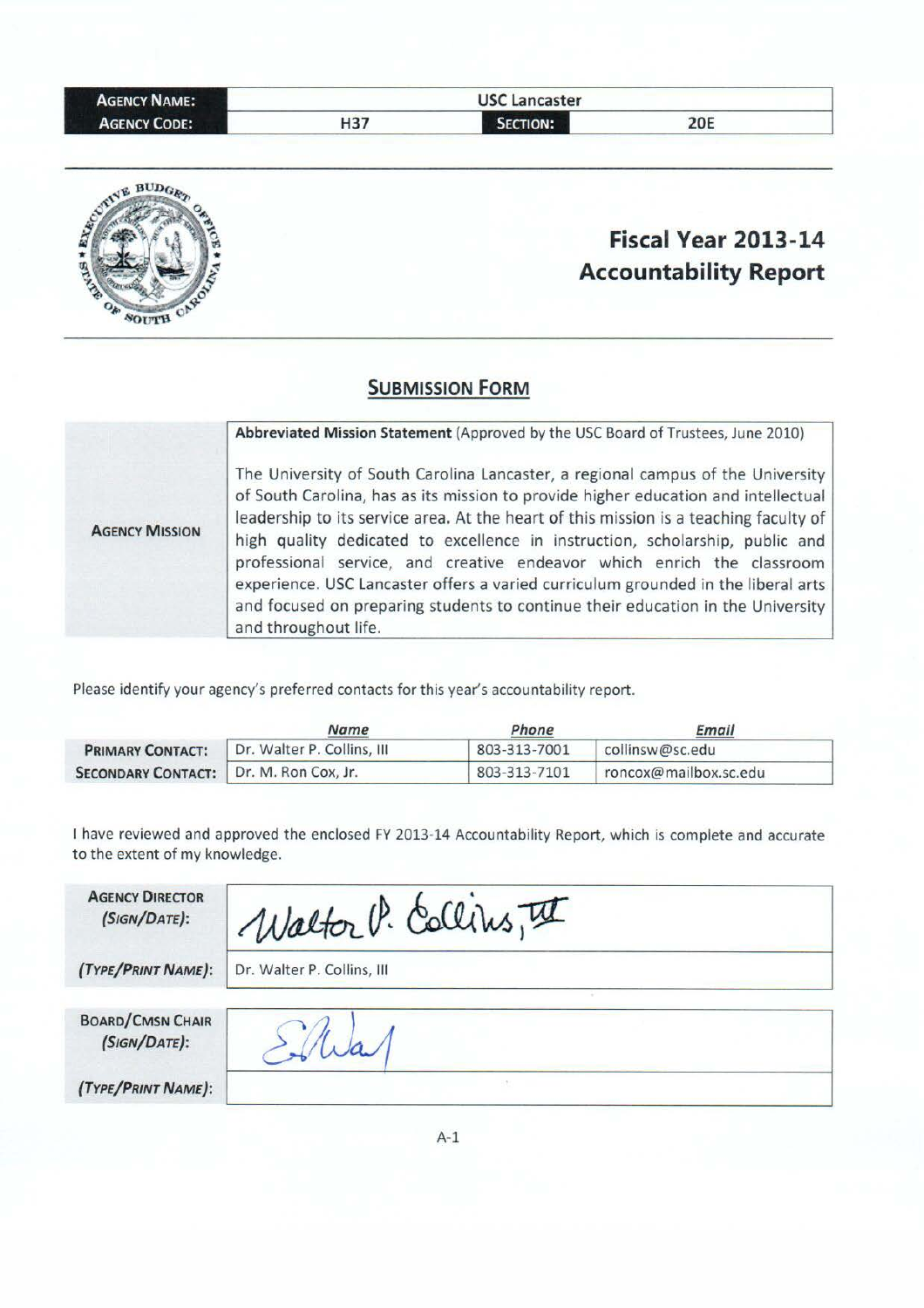| <b>AGENCY NAME:</b> | <b>USC Lancaster</b> |          |            |  |  |  |  |  |
|---------------------|----------------------|----------|------------|--|--|--|--|--|
| <b>AGENCY CODE:</b> | H <sub>37</sub>      | SECTION: | <b>20E</b> |  |  |  |  |  |

# **AGENCY'S DISCUSSION AND ANALYSIS**

Teaching excellence remains the highest priority at USC Lancaster. The Regional Campuses Faculty Manual and the institution's own annual review procedure favor teaching effectiveness allowing it to count for 60% of a tenure-track faculty member's total score, and 80% of a non-tenure-track faculty member's total annual evaluation score. Faculty normally teach a 12 hour course load each semester, with adjustments made as needed to allow the faculty member to engage in productive scholarship or other professional endeavors. All courses are evaluated and student evaluations are reviewed by faculty peers and administrative leaders to ensure that the quality of teaching remains high. Faculty are also encouraged to participate in professional development opportunities designed to improve teaching effectiveness, including programs sponsored by the USC Columbia Center for Teaching Excellence (CTE).

Research and productive scholarship are of importance for all University faculty. USC Lancaster sponsors a local Research & Productive Scholarship grants program, totaling approximately \$40,000 per year, for which faculty may compete. The Office of Advancement works with individual faculty to identify and secure outside grant sources. Four USC Lancaster faculty received grants from the USC Provost's Office to develop online courses in preparation for the advent of Palmetto College. Faculty members continue to be competitive in other grant opportunities offered both internally through the Provost's Office (RISE and ASPIRE) and externally. USC Lancaster also provides a travel budget for faculty who are presenting their research at scholarly conferences – locally, regionally, nationally, and internationally. Scholarship is weighted at 20% of a tenure-track faculty member's annual evaluation. (Instructors are not required to participate in scholarly research activities, but are encouraged to do so if interested.)

USCL's commitment to service has remained a priority. The campus continues to work closely with area high schools through such programs as Honors Day (Spring) and with the hosting of Junior Scholars Day (Fall) for students in schools throughout the Olde English Consortium. USCL also participated in Lancaster County Education Week, a celebration of learning sponsored by the Lancaster County School District. Student groups and organizations also assist with community service activities and participate in fundraisers for many community and campus causes throughout the year. All faculty (tenure track and non-tenure track) are evaluated on their service activities, which count 20% of their total annual evaluation, and USCL staff are likewise encouraged to engage in different (and relevant) areas of service.

Sustainability remains a key concern in light of stagnant (or dwindling) state appropriations. USC Lancaster has addressed this issue by having regularly scheduled meetings between the Budget Office and chief campus administrators to discuss budgetary matters. The campus dean has also established a Budget Advisory Group to assist in monitoring budget issues. The campus continues to enjoy strong community support, especially from the City of Lancaster and from Lancaster County. The Educational Foundation of USC Lancaster works closely with the campus Office of Advancement to identify and cultivate sources of additional financial support to meet the growing needs of the campus and the community.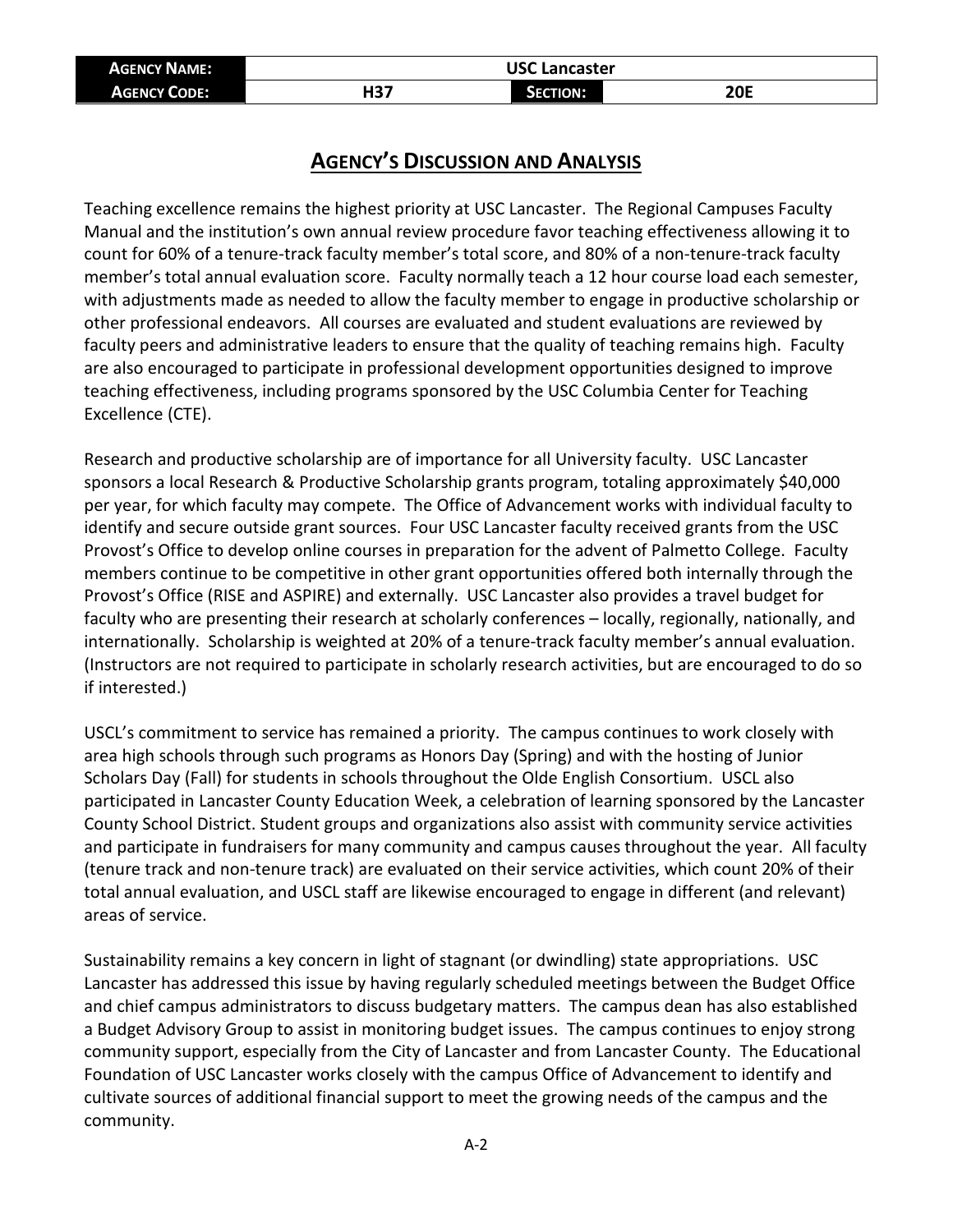| <b>AGENCY NAME:</b> | <b>USC Lancaster</b> |                 |            |  |  |  |  |  |
|---------------------|----------------------|-----------------|------------|--|--|--|--|--|
| <b>AGENCY CODE:</b> | 1197<br>65 I         | <b>SECTION:</b> | חחר<br>ZUL |  |  |  |  |  |

#### **Goal 1: Increase enrollment through enhanced recruitment and retention efforts. Key Performance Parameters – Service to State and Sustainabilty.**

After a decade of growth, USC Lancaster has experienced a drop in on-campus, traditional enrollment over the past 2 years. Efforts are underway to add an external relations/recruiter staff member to the USC Lancaster Admissions Office and refill the vacancy in the position of Director of the office to insure consistent leadership and guidance in the area of recruitment. Additionally, an ad hoc committee on retention efforts was formed in Fall 2013 to discuss needed retention efforts. Continuation of current retention strategies and implementation of new strategies remains a top priority.

## **Goal 2: Expand the number of degree programs in order to meet student expectations and community needs. Key Performance Parameters – Teaching Excellence / Research-Scholarship.**

USC Lancaster will be responsive to the educational needs and goals of its current and future students. The expansion of academic offerings is critical to sustain USC Lancaster's mission and core values. Along with our general Associate Degrees in Arts and Sciences, the campus currently offers Associate degrees in the following specialty areas: Business, Criminal Justice and Technical Nursing (collaboration with York Technical College) and the Bachelor of Science in Nursing (collaboration with the USC College of Nursing). The recent creation of Palmetto College with its online degree completion programs will provide more opportunities for USC Lancaster students to earn baccalaureate degrees on our campus.

### **Goal 3: Provide a superior educational experience that prepares USCL graduates for the challenges and opportunities of the 21st century. Key Performance Parameters – Teaching Excellence / Research-Scholarship.**

USC Lancaster admits students who demonstrate promise of academic success and excellence. Students find accessible and helpful faculty and staff members, expansive technological support and academic and personal support services at their disposal at USC Lancaster. USC Lancaster is the only Regional Campus with an Academic Success Center (general tutoring and writing center) and a Counseling Services Center (personal, academic and career counseling). The campus's TRiO Learning Resources Center, located in Medford Library at the heart of campus, serves first-generation students, economically-challenged students and students with documented disabilities by offering academic support, tutoring, coordinating campus and community service activities and other retention and success efforts. Other campus retention efforts include Academic Coaching Sessions for struggling students. Students have opportunities to participate in internships and activities that facilitate learning beyond the classroom. Finally, students can graduate with leadership distinction (USC Connect) by fulfilling specific requirements related to leadership training and by participating in specific co-curricular experiences.

#### **Goal 4: Improve USCL's physical plant in order to sustain enrollment growth, expand public services and sustain the recruitment and retention of high-caliber faculty. Key Performance Parameters – Service to state, community, profession and sustainability.**

With the addition of Founders Hall, USC Lancaster is poised to serve the needs of a growing student body and community. USC Lancaster continues to focus on faculty excellence by recruiting faculty dedicated to the art and science of teaching and mentoring undergraduate students. The campus is dedicated to offering competitive salaries, expanded upper-level teaching opportunities and enhanced support for research and professional development. USC Lancaster sponsors a local Research & Productive Scholarship grants program, totaling approximately \$40,000 per year, for which faculty may compete. Funding is also set aside for faculty to travel to professional/scholarly conferences which supports their engagement with productive scholarship and eventual success in the tenure and promotion process. The Office of Advancement works with individual faculty to identify and secure outside grant sources. USC Lancaster faculty members have been successful in competitions for funding to engage undergraduate students in research and scholarly production.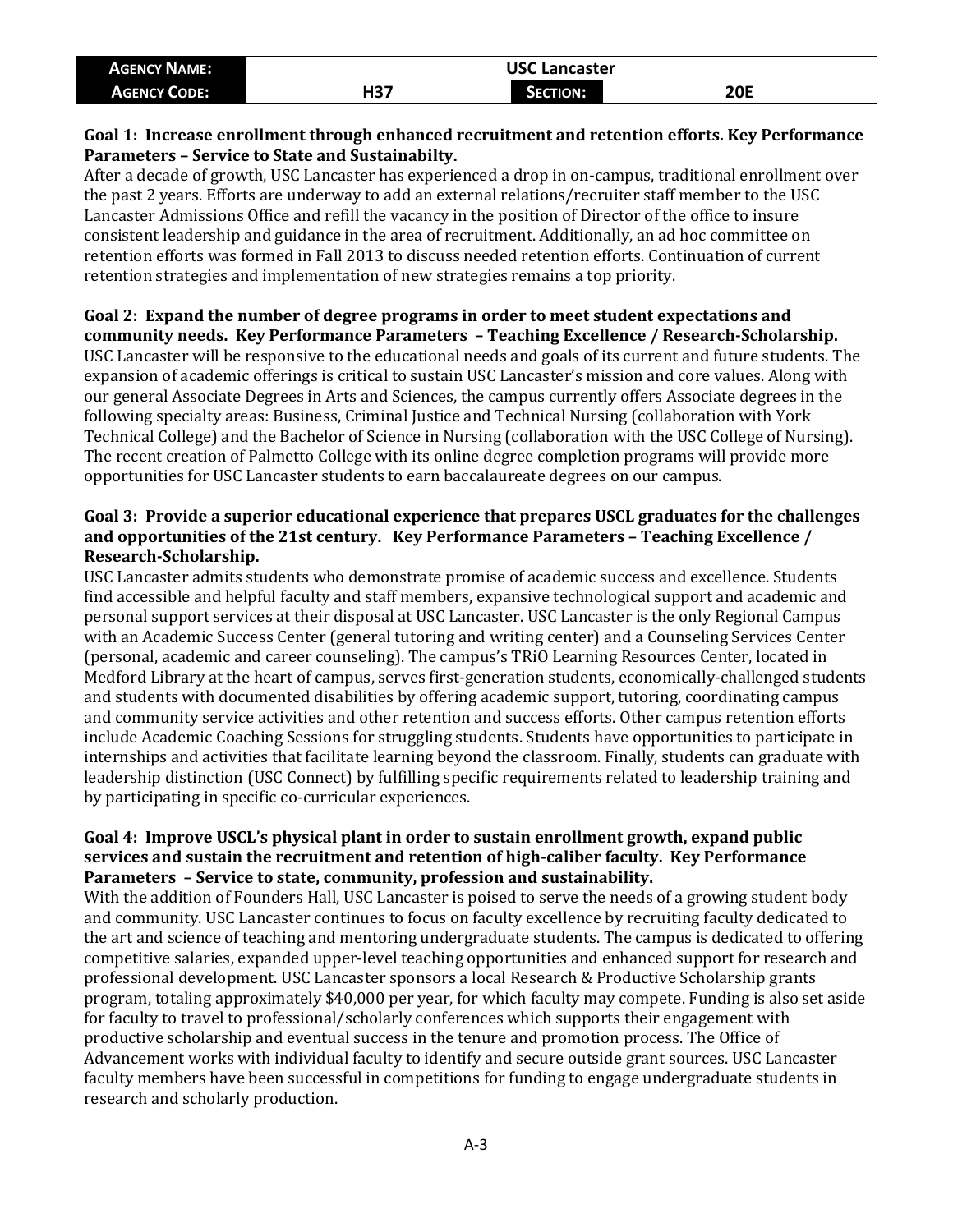| <b>AGENCY NAME:</b> | <b>USC Lancaster</b> |                 |            |  |  |  |  |
|---------------------|----------------------|-----------------|------------|--|--|--|--|
| <b>AGENCY CODE:</b> | பா<br>ر 13           | <b>SECTION:</b> | <b>20E</b> |  |  |  |  |

## **Goal 5: Strengthen the financial condition, efficiency and operations of USCL.**

#### **Key Performance Parameters – Sustainability and efficient and effective systems.**

With recent drops in student enrollment, USC Lancaster is working to stabilize the financial condition and operational budget of the campus. Long-term financial sustainability and efficiency are major campus goals. The campus administration is working closely with the USC Budget Office and the Administration of Palmetto College in order to adjust and strengthen these aspects. Additionally, there has been an increased effort to identify and apply for external funding with the assistance of the campus Office of Advancement. The Dean's Budget Advisory Group was established in 2013 to help monitor campus spending. Enhanced recruitment of college-ready students as well as continued and new retention efforts will be pursued in order to increase and retain tuition revenues.

#### **Impact**

#### **Dashboard Indicators**

The Regional Campuses Dashboard has three major indicators: Students, Faculty, and Community Engagement.

#### **Students**

Goals 1, 2 and 3 address this indicator by enhancing recruitment and retention efforts in order to increase degree attainment of the region's students, by expanding academic offerings and continuing support services for current and future students. This indicator is addressed by continuing to roll out components of the USC Connect initiative including Graduation with Leadership Distinction.

#### F**aculty**

Goal 4 addresses this indicator by the successful recruitment of needed faculty to support student learning and achievement. An increase in full-time and tenure-track faculty has a direct impact on student-to-faculty ratio and on SACS reaccreditation efforts.

#### **Community Engagement**

Goal 4 addresses this indicator by continuing to develop community and university partnerships to strengthen the standing of the campus in the community and to insure USC Lancaster meets the needs of community partners. Likewise, Goal 3 addresses this indicator by remaining in communication with employers to stay current with needs of future employees in the regional workforce.

#### **Performance Parameters**

Four Key Performance Parameters have been established: Teaching Excellence; Research/Scholarship reputation and productivity; Service to the state, community, profession and university; and Sustainability.

Achievement of Goal 1 contributes to Service to the state by providing South Carolinians with greater access to and variety in higher education. Goal 1 contributes to both to Teaching Excellence and Research/Scholarship. Achievement of Goal 2 contributes to Teaching Excellence and Research/Scholarship. Achievement of Goal 3 contributes to Service to the state, community, profession and university. Likewise Goal 3 contributes to Sustainability. Achievement of Goal 4 contributes to Sustainability both of campus resources and of degree attainment.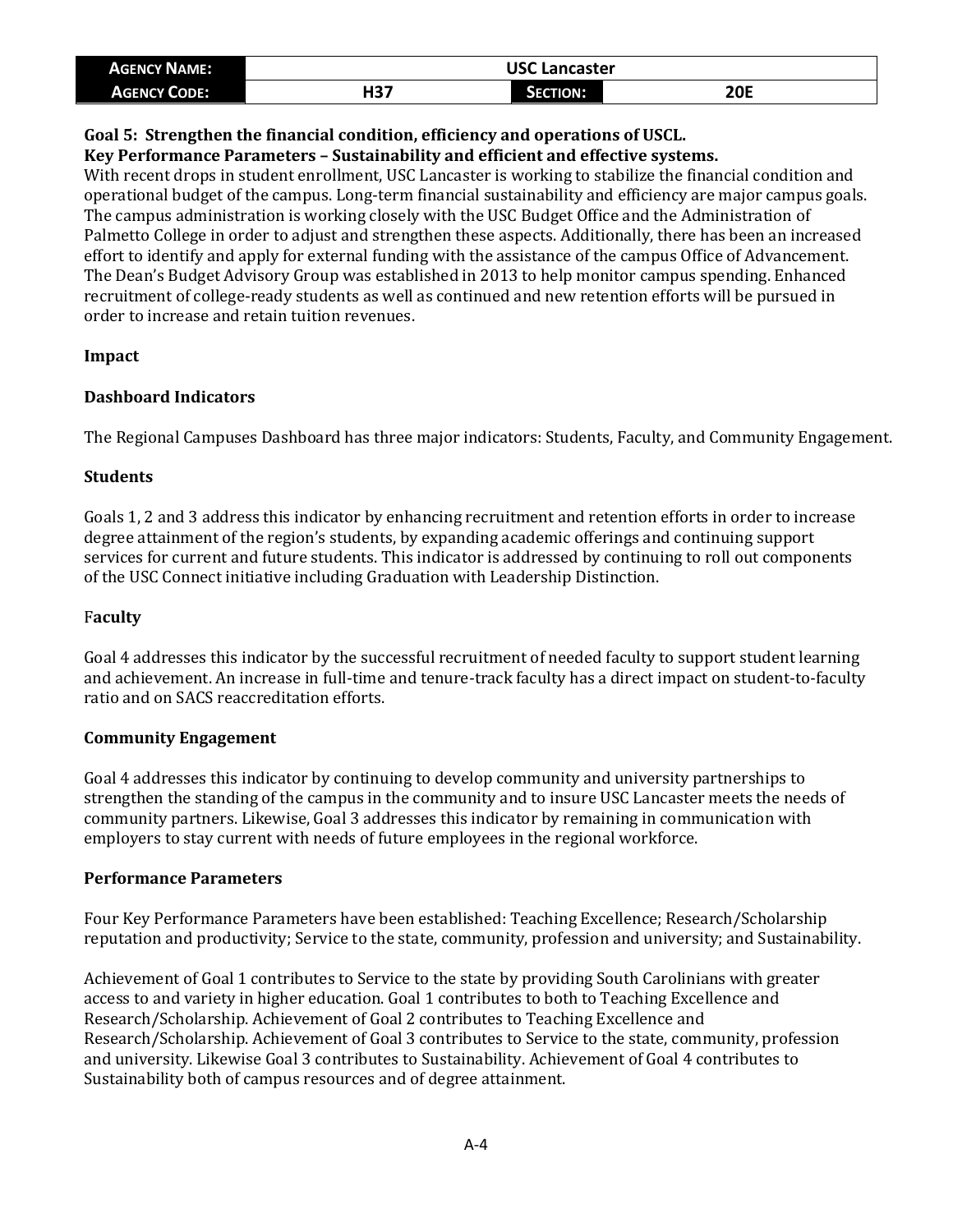| <b>Agency Name:</b> | <b>USC Lancaster</b> |                 |            |  |  |  |  |  |  |  |  |
|---------------------|----------------------|-----------------|------------|--|--|--|--|--|--|--|--|
|                     |                      |                 |            |  |  |  |  |  |  |  |  |
| <b>Agency Code:</b> | <b>H37</b>           | <b>Section:</b> | <b>20E</b> |  |  |  |  |  |  |  |  |



**Strategic Planning Template**

| <b>Type</b> | Goal           | Item#<br>Object<br>Strat | Description                                                                                                                                                            |
|-------------|----------------|--------------------------|------------------------------------------------------------------------------------------------------------------------------------------------------------------------|
| G           |                |                          | Increase enrollment and retention                                                                                                                                      |
| S           |                | 1.1                      | Increase enrollment through enhanced recruitment and retention efforts                                                                                                 |
| O           |                | 1.1.1                    | Add an external relations/recruiter staff member to the Office of Admissions and Records                                                                               |
| О           |                | 1.1.2                    | Improve prospective and post-acceptance student experience with enhanced communication                                                                                 |
| О           |                | 1.1.3                    | Continue successful retention efforts and add new retention practices to maximize student success and continuation                                                     |
| O           |                | 1.1.4                    | Fill the vacant position of Director of Enrollment Management to lead coordinated efforts in student recruitment                                                       |
| G           | $\overline{2}$ |                          | <b>Expand academic offerings</b>                                                                                                                                       |
| S           |                | 2.1                      | Expand the number of degree programs to meet student expectations and community need                                                                                   |
| O           |                | 2.1.1                    | Continue promotion of baccalaureate degree options available through Palmetto College                                                                                  |
| O           |                | 2.1.2                    | Participate through the Palmetto College Faculty Senate in the development of future four year degree programs                                                         |
| O           |                | 2.1.3                    | Continue to seek ways to expand the number of students served through our collaborative BSN program with the USC College of Nursing                                    |
| О           |                | 2.1.4                    | Seek to establish other $2 + 2$ programs that will prove beneficial to area students and the community                                                                 |
| G           | $\mathbf{3}$   |                          | <b>Enhance educational experience</b>                                                                                                                                  |
| S           |                | 3.1                      | Provide a superior educational experience that prepares USC Lancaster graduates for the challenges and opportunities of the 21st century                               |
| O           |                | 3.1.1                    | Hire teaching-focused faculty who readily invest in educating undergraduate students                                                                                   |
| O           |                | 3.1.2                    | Provide faculty with the financial support and professional development necessary to assist them in their teaching and scholarly pursuits                              |
| O           |                | 3.1.3                    | Insure students have academic and personal support services to facilitate their success (tutoring, writing center, counseling)                                         |
| G           | 4              |                          | <b>Physical Plant improvement</b>                                                                                                                                      |
| S           |                | 4.1                      | Improve USC Lancaster's physical plant in order to sustain enrollment growth, expand public services and sustain the recruitment and retention of high caliber faculty |
| O           |                | 4.1.1                    | Continue to consider campus space utilization following the opening of Founders Hall (realocation of campus space)                                                     |
| O           |                | 4.1.2                    | Conclude Phase II of renovations to the Gregory Health and Wellness Center (FY 14 appropriation)                                                                       |
| O           |                | 4.1.3                    | Begin renovations to existing science labs in Bradley (FY 15 appropriation)                                                                                            |
| O           |                | 4.1.4                    | Begin construction of BSN Nursing Simulation Laboratory (FY 15 appropriation and grant funding)                                                                        |
| G           | 5              |                          | <b>Financial Condition and Sustainability</b>                                                                                                                          |
| S           |                | 5.1                      | Stregthen the financial condition, efficiency and operations of USC Lancaster                                                                                          |
| O           |                | 5.1.1                    | Continue to monitor campus financial situation, revenues and expenditures                                                                                              |
| О           |                | 5.1.2                    | Continue enhanced recruitment and retention efforts to increase tuition revenues                                                                                       |
| O           |                | 5.1.3                    | Monitor campus spending to insure efficiency of operations                                                                                                             |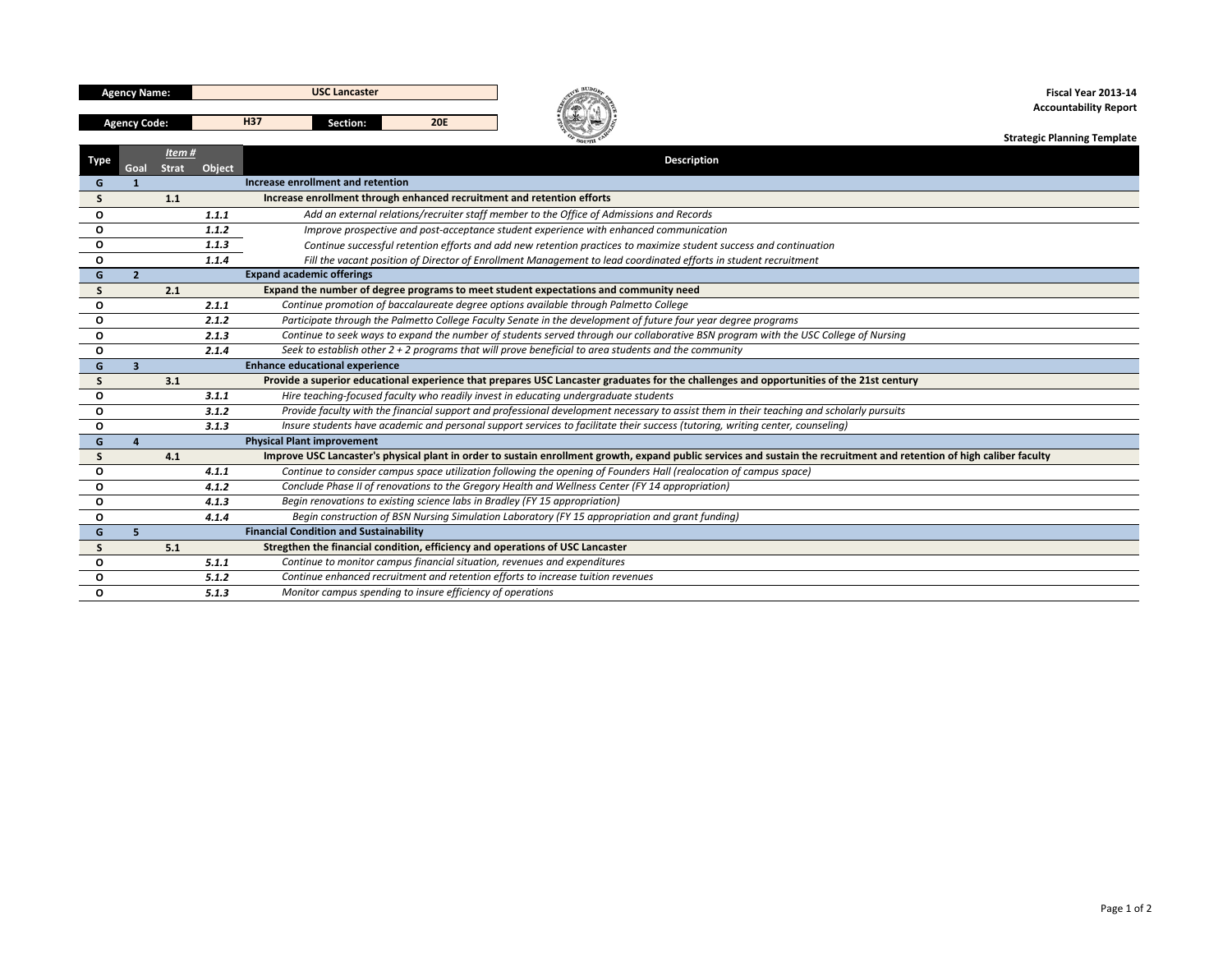|                                                                   | <b>Agency Name:</b>                                                                                                                                                                                                                                                                                                                                                                                                                                                                                                                 |                    |              | <b>USC Lancaster</b>             |              |      |                         |              |    |                                  |              |                                         | Fiscal Year 2013-14<br><b>Accountability Report</b> |
|-------------------------------------------------------------------|-------------------------------------------------------------------------------------------------------------------------------------------------------------------------------------------------------------------------------------------------------------------------------------------------------------------------------------------------------------------------------------------------------------------------------------------------------------------------------------------------------------------------------------|--------------------|--------------|----------------------------------|--------------|------|-------------------------|--------------|----|----------------------------------|--------------|-----------------------------------------|-----------------------------------------------------|
|                                                                   | <b>Agency Code:</b>                                                                                                                                                                                                                                                                                                                                                                                                                                                                                                                 |                    | <b>H37</b>   | Section:                         | <b>20E</b>   |      |                         |              |    |                                  |              |                                         | <b>Program Template</b>                             |
| Program/Title                                                     | <b>Purpose</b>                                                                                                                                                                                                                                                                                                                                                                                                                                                                                                                      |                    | General      | FY 2012-13 Expenditures<br>Other | Federal      |      | <b>TOTAL</b>            | General      |    | FY 2013-14 Expenditures<br>Other | Federal      | <b>TOTAL</b>                            | <b>Associated Objective(s)</b>                      |
| I.A. Unrestricted E&G                                             | Activities that directly support the primary<br>mission of the University to educate the<br>state's diverse citizens through teaching,<br>research and creative activity and service.<br>Current fund resources received by an<br>institution that have no limitations or<br>stipulations placed on them by external<br>agencies or donors, and that have not been<br>set aside for loans, endowments, or plant.<br>These resources are normally derived from<br>state appropriations, student fees, and<br>institutional revenues. | Ś.                 | 1,242,494 \$ | 8,608,348 \$                     |              | - S  | 9,850,842 \$            | 1,392,608 \$ |    | 7,840,729 \$                     |              | 9,233,337                               |                                                     |
| I.B. Restricted E&G                                               | Activities that directly support the primary<br>mission of the University to educate the<br>state's diverse citizens through teaching,<br>research and creative activity and service.<br>Current fund resources received by an<br>institution that have limitations or<br>stipulations placed on their use by external<br>agencies or donors. These resources are<br>normally derived from gifts, grants, and<br>contracts and used predominantly for<br>research and student scholarship activities.                               | \$                 | S.           | $3,018,605$ \$                   | 3,523,799 \$ |      | $6,542,404$ \$          |              | -S | 3,065,388 \$                     | 3,270,995 \$ | 6,336,383                               |                                                     |
| II. Auxiliary Services                                            | Self-supporting activities that exist to furnish<br>goods and services to students, faculty, or<br>staff, and charge a fee directly related to the<br>cost of the goods or services. These activities<br>include student health, student housing,<br>food service, bookstore, vending and<br>concessions, athletics, parking, and other<br>services.                                                                                                                                                                                | $\dot{\mathbf{s}}$ | $-5$         | $12,385$ \$                      |              | - \$ | $12,385$ \$             | $-5$         |    | $8,221$ \$                       |              | 8,221                                   |                                                     |
| III. C. Employee Benefits: State<br><b>Employer Contributions</b> | Fringe Benefits associated with Salaries<br>reflected in the figures and categories above.<br>Includes State Retirement, FICA, State Health \$<br>Plan Premiums, Unemployment<br>Compensation and Workers Compensation.                                                                                                                                                                                                                                                                                                             |                    | 299,954 \$   | 1,806,307 \$                     | 115,199 \$   |      | $2,221,460$ \$          | 314,446 \$   |    | 1,781,581 \$                     | $117,177$ \$ | 2,213,204                               |                                                     |
|                                                                   | Total                                                                                                                                                                                                                                                                                                                                                                                                                                                                                                                               | \$                 | 1,542,448 \$ | 13,445,645 \$                    | 3,638,998 \$ | \$   | $\sim$<br>18,627,091 \$ | 1,707,054 \$ |    | 12,695,919 \$                    |              | \$<br>$\sim$<br>3,388,172 \$ 17,791,145 |                                                     |